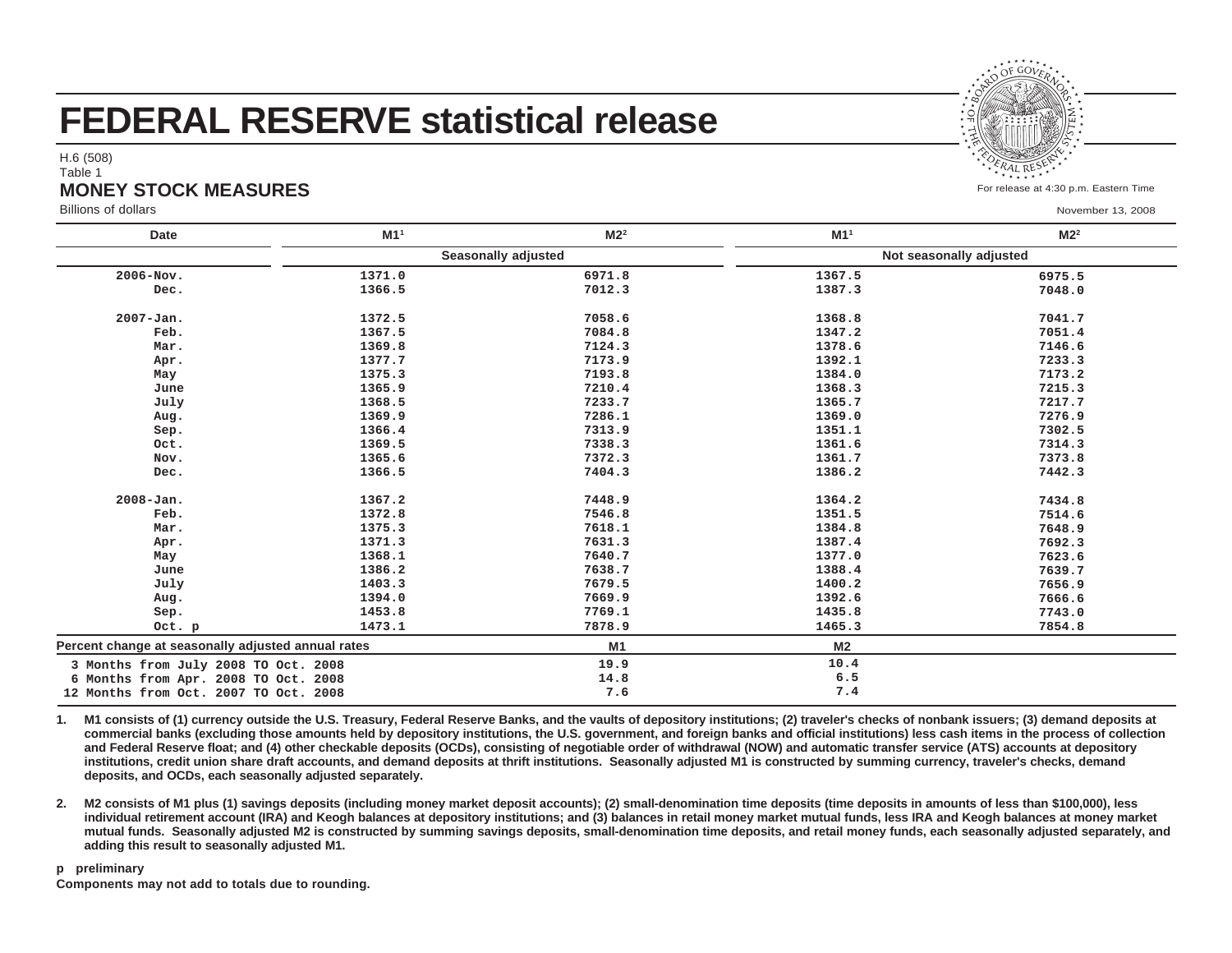### H.6 (508)Table 2 **MONEY STOCK MEASURES**

Billions of dollars

|                                                                       |                    | M1                  |                 |                    |                   |                 | M1                 |                   |                 | M <sub>2</sub>          |                   |                 |
|-----------------------------------------------------------------------|--------------------|---------------------|-----------------|--------------------|-------------------|-----------------|--------------------|-------------------|-----------------|-------------------------|-------------------|-----------------|
| Period ending                                                         | 13-week<br>average | 4-week<br>average   | week<br>average | 13-week<br>average | 4-week<br>average | week<br>average | 13-week<br>average | 4-week<br>average | week<br>average | 13-week<br>average      | 4-week<br>average | week<br>average |
|                                                                       |                    | Seasonally adjusted |                 |                    |                   |                 |                    |                   |                 | Not seasonally adjusted |                   |                 |
| 2008-Aug. 11                                                          | 1390.6             | 1408.0              | 1399.1          | 7659.2             | 7684.4            | 7682.7          | 1391.9             | 1404.3            | 1359.2          | 7648.1                  | 7660.7            | 7683.3          |
| 18                                                                    | 1392.5             | 1403.9              | 1383.0          | 7661.1             | 7678.0            | 7671.5          | 1392.5             | 1398.1            | 1371.1          | 7651.6                  | 7664.4            | 7674.0          |
| 25                                                                    | 1394.0             | 1398.6              | 1388.6          | 7662.1             | 7675.6            | 7673.1          | 1392.7             | 1391.2            | 1407.3          | 7653.8                  | 7667.9            | 7633.6          |
| Sep. 1                                                                | 1395.1             | 1393.5              | 1403.4          | 7663.4             | 7673.9            | 7668.2          | 1394.1             | 1394.2            | 1439.2          | 7654.4                  | 7660.2            | 7650.0          |
| 8                                                                     | 1396.5             | 1394.0              | 1400.8          | 7665.3             | 7670.4            | 7668.9          | 1394.9             | 1396.5            | 1368.2          | 7656.0                  | 7660.7            | 7685.2          |
| 15                                                                    | 1398.4             | 1400.4              | 1408.6          | 7667.9             | 7672.7            | 7680.7          | 1395.2             | 1395.9            | 1369.0          | 7657.7                  | 7665.5            | 7693.2          |
| 22                                                                    | 1406.0             | 1422.9              | 1478.9          | 7684.4             | 7720.3            | 7863.5          | 1400.6             | 1408.9            | 1459.3          | 7672.5                  | 7708.0            | 7803.5          |
| 29                                                                    | 1414.5             | 1449.6              | 1510.2          | 7702.5             | 7768.3            | 7860.0          | 1407.8             | 1432.0            | 1531.4          | 7686.6                  | 7742.0            | 7785.9          |
| Oct. 6                                                                | 1419.7             | 1465.6              | 1464.7          | 7715.9             | 7808.3            | 7828.8          | 1412.2             | 1449.6            | 1438.6          | 7697.1                  | 7776.9            | 7824.9          |
| 13                                                                    | 1425.1             | 1477.5              | 1456.3          | 7732.6             | 7855.9            | 7871.3          | 1416.4             | 1460.4            | 1412.1          | 7712.4                  | 7820.7            | 7868.3          |
| 20                                                                    | 1429.4             | 1471.6              | 1455.1          | 7750.2             | 7871.4            | 7925.4          | 1420.0             | 1456.1            | 1442.2          | 7731.2                  | 7845.7            | 7903.6          |
| 27p                                                                   | 1435.4             | 1466.0              | 1487.7          | 7765.1             | 7875.8            | 7877.5          | 1426.5             | 1453.1            | 1519.4          | 7747.2                  | 7856.2            | 7827.8          |
| Nov. 3p                                                               | 1443.7             | 1482.7              | 1531.7          | 7780.7             | 7888.0            | 7877.7          | 1436.8             | 1483.9            | 1561.9          | 7762.1                  | 7868.3            | 7873.4          |
| Percent change at seasonally adjusted annual rates                    |                    |                     | M1              | M <sub>2</sub>     |                   |                 |                    |                   |                 |                         |                   |                 |
| Thirteen weeks ending November 3, 2008<br>from thirteen weeks ending: |                    |                     |                 |                    |                   |                 |                    |                   |                 |                         |                   |                 |
| 4, 2008 (13 weeks previous)<br>Aug.                                   |                    |                     |                 | 16.1               | 6.5               |                 |                    |                   |                 |                         |                   |                 |
| 5, 2008 (26 weeks previous)<br>May                                    |                    |                     |                 | 10.4               | 4.7               |                 |                    |                   |                 |                         |                   |                 |
| Nov. 5, 2007 (52 weeks previous)                                      |                    |                     |                 | 5.5                | 6.3               |                 |                    |                   |                 |                         |                   |                 |

**Note: Special caution should be taken in interpreting week-to-week changes in money supply data, which are highly volatile and subject to revision.**

**p preliminary Components may not add to totals due to rounding.**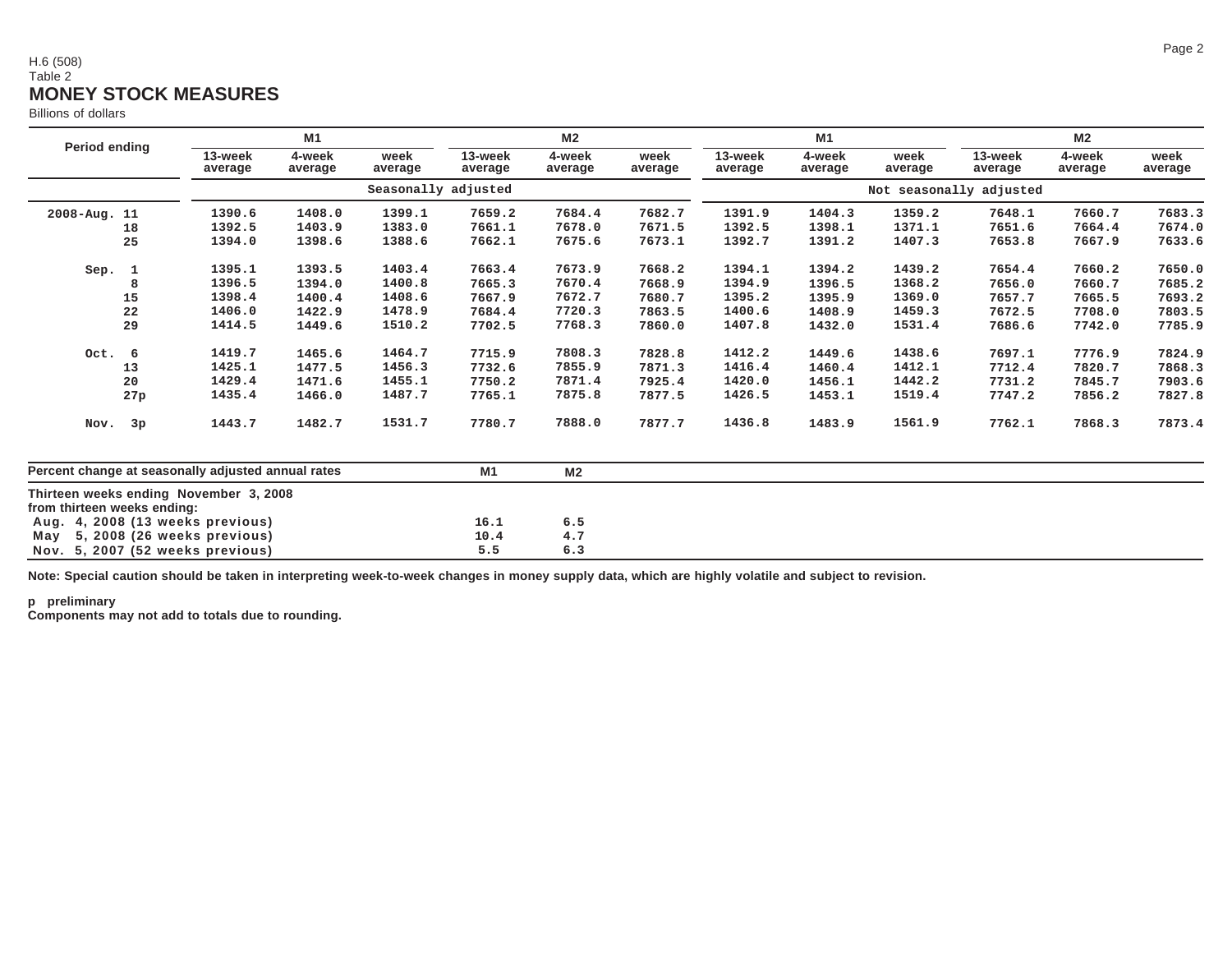#### H.6 (508)Table 3**SEASONALLY ADJUSTED COMPONENTS OF M1**

Billions of dollars

|               |                       |                                |                                    | <b>Other Checkable Deposits</b>  |                                     |              |
|---------------|-----------------------|--------------------------------|------------------------------------|----------------------------------|-------------------------------------|--------------|
| Date          | Currency <sup>1</sup> | Traveler's Checks <sup>2</sup> | <b>Demand Deposits<sup>3</sup></b> | At commercial banks <sup>4</sup> | At thrift institutions <sup>5</sup> | <b>Total</b> |
| $2007 - June$ | 756.0                 | 6.5                            | 301.5                              | 171.7                            | 130.3                               | 302.0        |
| July          | 758.0                 | 6.5                            | 301.0                              | 172.0                            | 131.0                               | 303.0        |
| Aug.          | 758.1                 | 6.4                            | 302.0                              | 171.6                            | 131.8                               | 303.4        |
| Sep.          | 759.2                 | $6.4$                          | 296.1                              | 171.7                            | 133.0                               | 304.7        |
|               |                       |                                |                                    |                                  |                                     |              |
| Oct.          | 761.5                 | $\,6\,.4$                      | 296.5                              | 173.0                            | 132.1                               | 305.1        |
| Nov.          | 761.1                 | 6.3                            | 296.2                              | 172.3                            | 129.7                               | 302.0        |
| Dec.          | 758.7                 | 6.3                            | 294.8                              | 173.9                            | 132.9                               | 306.8        |
| $2008 - Jan.$ | 757.8                 | 6.2                            | 294.6                              | 173.9                            | 134.8                               | 308.6        |
| Feb.          | 758.7                 | 6.2                            | 295.0                              | 177.7                            | 135.2                               | 312.9        |
| Mar.          | 761.8                 | 6.2                            | 297.2                              | 175.7                            | 134.5                               | 310.2        |
|               |                       |                                |                                    |                                  |                                     |              |
| Apr.          | 759.8                 | $\,6\,.2$                      | 294.0                              | 175.6                            | 135.8                               | 311.3        |
| May           | 762.7                 | 6.2                            | 289.0                              | 171.5                            | 138.8                               | 310.3        |
| June          | 769.0                 | 6.0                            | 294.0                              | 181.0                            | 136.1                               | 317.1        |
| July          | 774.6                 | 5.9                            | 303.1                              | 180.3                            | 139.4                               | 319.7        |
| Aug.          | 775.8                 | 5.9                            | 302.4                              | 172.1                            | 137.8                               | 309.9        |
| Sep.          | 780.1                 | 5.8                            | 351.9                              | 177.5                            | 138.6                               | 316.1        |
| Oct. p        | 795.0                 | 5.8e                           | 360.4                              | 174.8                            | 137.1                               | 312.0        |
| Week Ending:  |                       |                                |                                    |                                  |                                     |              |
| 2008-Sep. 8   | 776.9                 | 5.8                            | 306.0                              | 173.9                            | 138.3                               | 312.2        |
| 15            | 777.6                 | 5.8                            | 314.9                              | 173.2                            | 137.1                               | 310.3        |
| 22            | 781.3                 | 5.7                            | 369.1                              | 179.1                            | 143.6                               | 322.6        |
| 29            | 783.7                 | 5.7                            | 401.5                              | 183.7                            | 135.5                               | 319.2        |
| Oct. 6        | 787.0                 | 5.7                            | 362.0                              | 174.2                            | 135.8                               | 309.9        |
| 13            | 791.5                 | 5.7 e                          | 349.8                              | 171.9                            | 137.4                               | 309.3        |
| 20            | 795.9                 | 5.7 e                          | 341.2                              | 174.1                            | 138.3                               | 312.3        |
| 27p           | 800.2                 | 5.8e                           | 370.6                              | 174.7                            | 136.4                               | 311.1        |
| Nov. 3p       | 802.9                 | 5.9 e                          | 403.8                              | 180.7                            | 138.4                               | 319.1        |
|               |                       |                                |                                    |                                  |                                     |              |

**1. Currency outside U.S. Treasury, Federal Reserve Banks and the vaults of depository institutions.**

**2.Outstanding amount of U.S. dollar-denominated traveler's checks of nonbank issuers. Traveler's checks issued by depository institutions are included in demand deposits.**

**3. Demand deposits at domestically chartered commercial banks, U.S. branches and agencies of foreign banks, and Edge Act corporations (excluding those amounts held by depositoryinstitutions, the U.S. government, and foreign banks and official institutions) less cash items in the process of collection and Federal Reserve float.**

**4.NOW and ATS balances at domestically chartered commercial banks, U.S. branches and agencies of foreign banks, and Edge Act corporations.**

**5.NOW and ATS balances at thrift institutions, credit union share draft balances, and demand deposits at thrift institutions.**

**e estimated**

**p preliminary**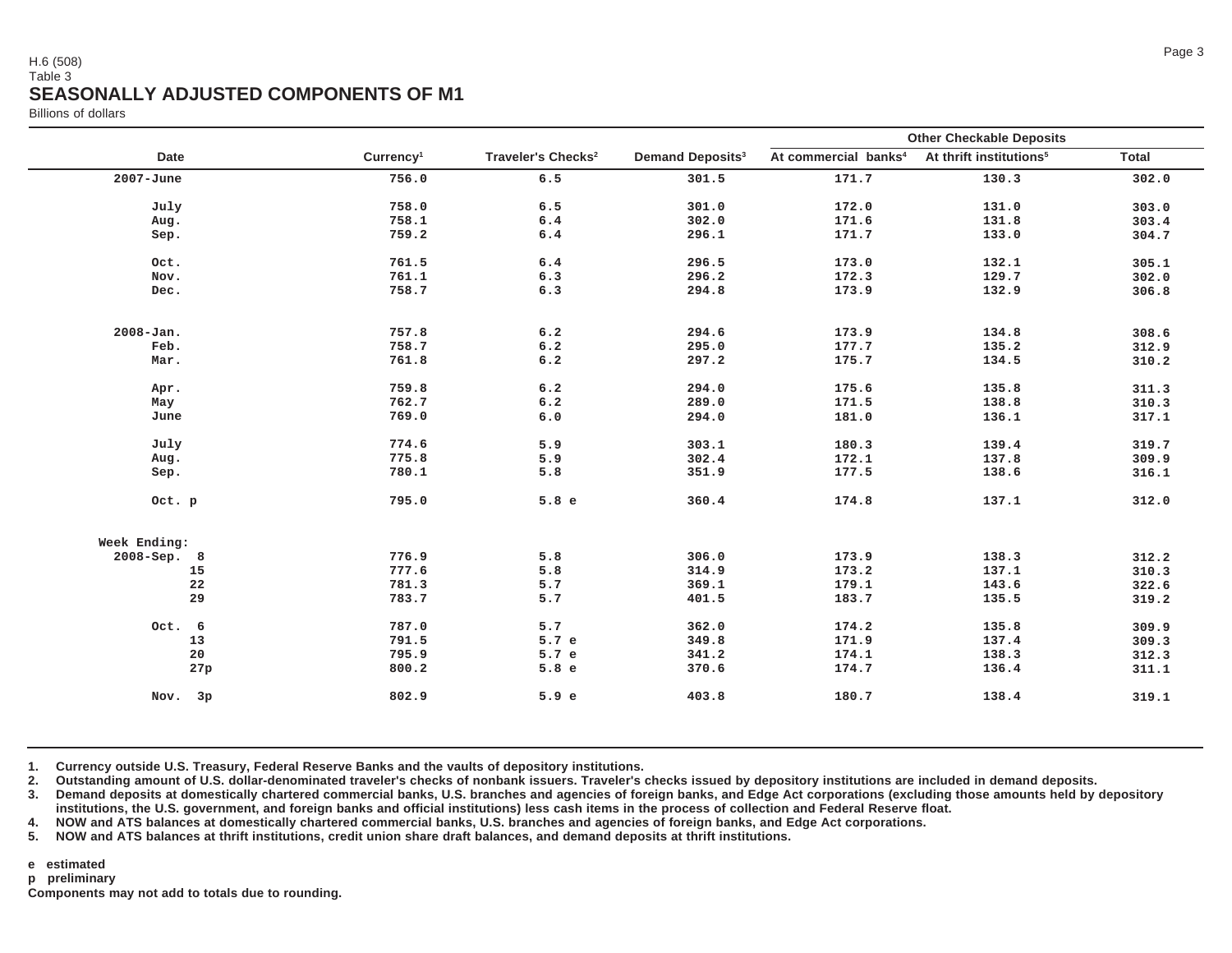#### H.6 (508)Table 4**SEASONALLY ADJUSTED COMPONENTS OF NON-M1 M2**

Billions of dollars

|                             |                        | Savings deposits <sup>1</sup> |        |                        | Small-denomination time deposits <sup>2</sup> |              |                                    |                           | Memorandum:                               |
|-----------------------------|------------------------|-------------------------------|--------|------------------------|-----------------------------------------------|--------------|------------------------------------|---------------------------|-------------------------------------------|
| Date                        | At commercial<br>banks | At thrift<br>institutions     | Total  | At commercial<br>banks | At thrift<br>institutions                     | <b>Total</b> | Retail<br>money funds <sup>3</sup> | <b>Total</b><br>Non-M1 M2 | Institutional<br>money funds <sup>4</sup> |
| $2007 - June$               | 2947.2                 | 853.4                         | 3800.5 | 760.2                  | 431.2                                         | 1191.4       | 852.6                              | 5844.5                    | 1518.7                                    |
| July                        | 2964.7                 | 842.5                         | 3807.2 | 765.5                  | 426.9                                         | 1192.4       | 865.6                              | 5865.2                    | 1552.7                                    |
| Aug.                        | 2994.3                 | 839.4                         | 3833.6 | 767.5                  | 427.2                                         | 1194.7       | 887.9                              | 5916.2                    | 1631.0                                    |
| Sep.                        | 3008.1                 | 828.6                         | 3836.7 | 775.6                  | 429.9                                         | 1205.4       | 905.4                              | 5947.5                    | 1714.5                                    |
| Oct.                        | 3010.5                 | 830.4                         | 3840.9 | 803.3                  | 408.7                                         | 1211.9       | 915.9                              | 5968.8                    | 1798.7                                    |
| Nov.                        | 3026.7                 | 828.3                         | 3855.0 | 820.5                  | 395.5                                         | 1216.1       | 935.5                              | 6006.6                    | 1859.1                                    |
| Dec.                        | 3033.7                 | 825.3                         | 3858.9 | 823.0                  | 395.9                                         | 1218.9       | 959.9                              | 6037.7                    | 1901.2                                    |
| $2008 - Jan.$               | 3040.1                 | 832.9                         | 3872.9 | 825.5                  | 400.6                                         | 1226.1       | 982.6                              | 6081.7                    | 1950.6                                    |
| Feb.                        | 3081.5                 | 839.8                         | 3921.3 | 826.8                  | 400.5                                         | 1227.3       | 1025.4                             | 6174.0                    | 2093.3                                    |
| Mar.                        | 3123.8                 | 856.0                         | 3979.8 | 820.9                  | 396.2                                         | 1217.1       | 1045.8                             | 6242.8                    | 2168.5                                    |
| Apr.                        | 3126.6                 | 860.4                         | 3987.0 | 816.5                  | 395.0                                         | 1211.5       | 1061.5                             | 6260.0                    | 2208.5                                    |
| May                         | 3138.3                 | 886.9                         | 4025.2 | 815.8                  | 390.9                                         | 1206.8       | 1040.6                             | 6272.6                    | 2242.3                                    |
| June                        | 3126.7                 | 898.2                         | 4024.9 | 818.6                  | 385.3                                         | 1203.9       | 1023.7                             | 6252.5                    | 2269.3                                    |
| July                        | 3130.4                 | 902.6                         | 4033.0 | 833.6                  | 379.1                                         | 1212.8       | 1030.4                             | 6276.2                    | 2267.5                                    |
| Aug.                        | 3120.3                 | 891.6                         | 4011.9 | 859.5                  | 378.0                                         | 1237.5       | 1026.5                             | 6275.9                    | 2291.7                                    |
| Sep.                        | 3170.2                 | 863.3                         | 4033.4 | 883.0                  | 372.7                                         | 1255.6       | 1026.2                             | 6315.3                    | 2198.3                                    |
| Oct. p                      | 3247.6                 | 784.6                         | 4032.3 | 974.9                  | 339.1                                         | 1314.0       | 1059.6                             | 6405.8                    | 2150.0                                    |
| Week Ending:                |                        |                               |        |                        |                                               |              |                                    |                           |                                           |
| $2008 - Sep.$<br>$_{\rm 8}$ | 3115.0                 | 882.7                         | 3997.7 | 868.2                  | 379.1                                         | 1247.3       | 1023.0                             | 6268.0                    | 2305.6                                    |
| 15                          | 3129.0                 | 876.4                         | 4005.4 | 866.4                  | 380.5                                         | 1246.9       | 1019.8                             | 6272.1                    | 2275.1                                    |
| 22                          | 3223.6                 | 874.4                         | 4098.0 | 874.7                  | 381.8                                         | 1256.4       | 1030.2                             | 6384.7                    | 2110.1                                    |
| 29                          | 3221.6                 | 827.0                         | 4048.6 | 916.1                  | 354.0                                         | 1270.1       | 1031.1                             | 6349.8                    | 2103.2                                    |
|                             |                        |                               |        |                        |                                               |              |                                    |                           |                                           |
| Oct. 6                      | 3254.8                 | 781.5                         | 4036.3 | 954.1                  | 334.7                                         | 1288.8       | 1039.0                             | 6364.1                    | 2099.7                                    |
| 13                          | 3281.9                 | 779.2                         | 4061.1 | 967.9                  | 337.7                                         | 1305.6       | 1048.3                             | 6415.0                    | 2125.0                                    |
| 20                          | 3289.9                 | 787.7                         | 4077.6 | 977.7                  | 339.4                                         | 1317.1       | 1075.5                             | 6470.3                    | 2163.6                                    |
| 27p                         | 3196.5                 | 792.9                         | 3989.4 | 985.9                  | 341.3                                         | 1327.2       | 1073.1                             | 6389.8                    | 2168.3                                    |
| Nov.<br>3p                  | 3179.4                 | 770.9                         | 3950.3 | 993.2                  | 344.0                                         | 1337.1       | 1058.6                             | 6346.0                    | 2212.9                                    |

**1. Savings deposits include money market deposit accounts.**

**2. Small-denomination time deposits are those issued in amounts of less than \$100,000. All IRA and Keogh account balances at commercial banks and thrift institutions are subtracted fromsmall time deposits.**

**3. IRA and Keogh account balances at money market mutual funds are subtracted from retail money funds.**

**4.Institutional money funds are not part of non-M1 M2.**

#### **p preliminary**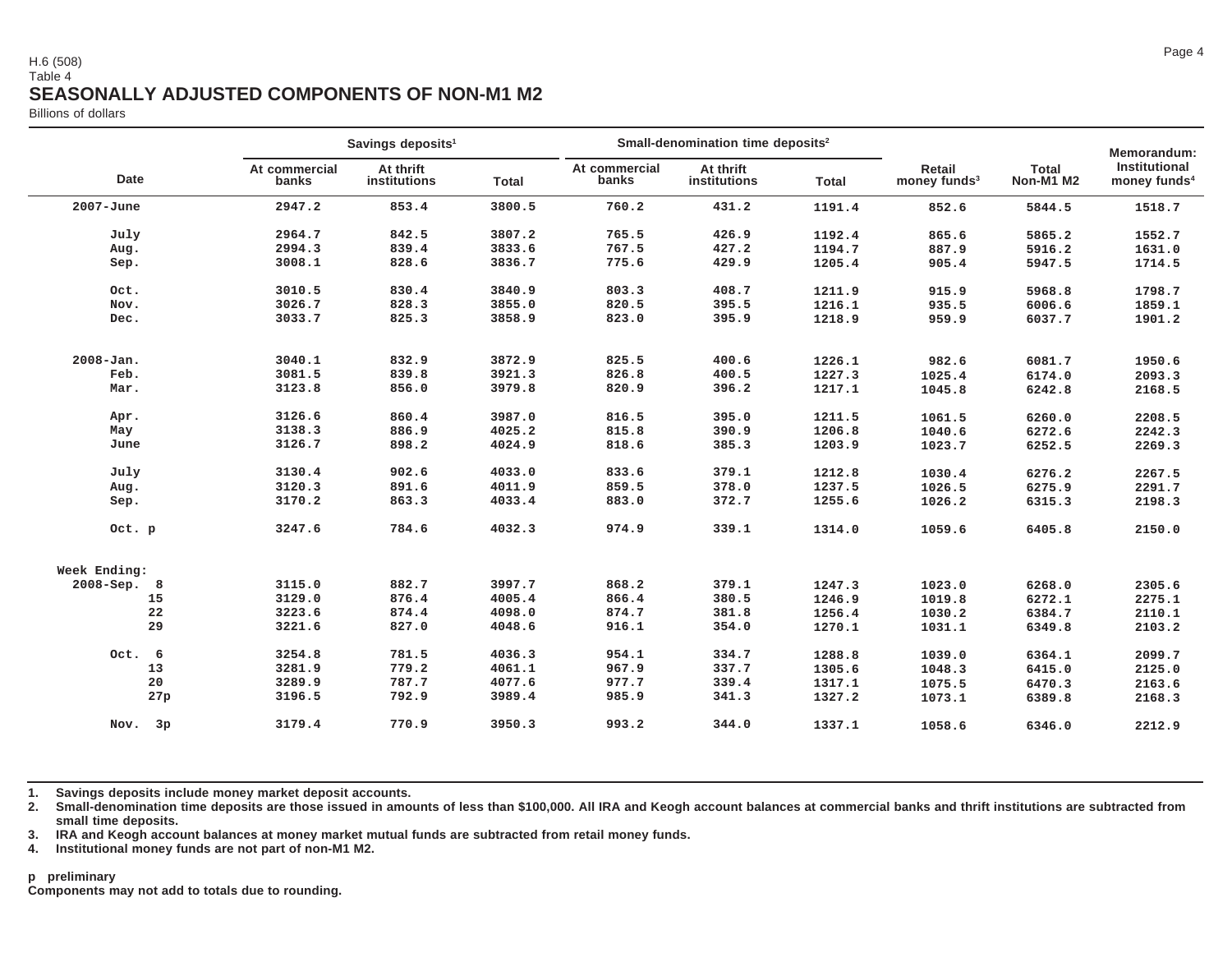#### H.6 (508)Table 5**NOT SEASONALLY ADJUSTED COMPONENTS OF M1**

Billions of dollars

|               |                       |                                |                                    | <b>Other Checkable Deposits</b>  |                                     |              |  |
|---------------|-----------------------|--------------------------------|------------------------------------|----------------------------------|-------------------------------------|--------------|--|
| <b>Date</b>   | Currency <sup>1</sup> | Traveler's Checks <sup>2</sup> | <b>Demand Deposits<sup>3</sup></b> | At commercial banks <sup>4</sup> | At thrift institutions <sup>5</sup> | <b>Total</b> |  |
| $2007 - June$ | 756.5                 | 6.6                            | 303.2                              | 169.5                            | 132.6                               | 302.1        |  |
| July          | 758.3                 | 6.6                            | 302.4                              | 165.7                            | 132.7                               | 298.4        |  |
| Aug.          | 757.3                 | 6.6                            | 305.2                              | 167.1                            | 132.8                               | 299.9        |  |
| Sep.          | 756.7                 | 6.5                            | 289.9                              | 165.0                            | 133.0                               | 298.0        |  |
|               |                       |                                |                                    |                                  |                                     |              |  |
| Oct.          | 759.6                 | $6.4$                          | 296.4                              | 169.2                            | 130.2                               | 299.4        |  |
| Nov.          | 762.2                 | 6.3                            | 297.2                              | 167.6                            | 128.5                               | 296.0        |  |
| Dec.          | 763.8                 | 6.3                            | 304.8                              | 178.2                            | 133.2                               | 311.4        |  |
|               | 755.4                 |                                | 289.8                              |                                  |                                     |              |  |
| $2008 - Jan.$ |                       | 6.2                            |                                    | 181.6                            | 131.2                               | 312.8        |  |
| Feb.          | 758.6                 | $6.1\,$                        | 281.2                              | 175.1                            | 130.4                               | 305.5        |  |
| Mar.          | 761.9                 | $6.1\,$                        | 299.3                              | 181.4                            | 136.2                               | 317.6        |  |
| Apr.          | 759.7                 | 6.1                            | 296.5                              | 185.3                            | 139.8                               | 325.2        |  |
| May           | 763.9                 | $6.1\,$                        | 291.6                              | 176.8                            | 138.6                               | 315.4        |  |
| June          | 768.8                 | $\,6\,.1$                      | 296.2                              | 178.0                            | 139.3                               | 317.3        |  |
|               |                       |                                |                                    |                                  |                                     |              |  |
| July          | 774.8                 | 6.1                            | 305.0                              | 173.2                            | 141.1                               | 314.3        |  |
| Aug.          | 775.4                 | $6.0$                          | 305.6                              | 167.0                            | 138.7                               | 305.7        |  |
| Sep.          | 776.8                 | 5.8                            | 344.0                              | 170.1                            | 139.1                               | 309.2        |  |
| Oct. p        | 793.7                 | 5.7 e                          | 360.3                              | 171.1                            | 134.6                               | 305.6        |  |
| Week Ending:  |                       |                                |                                    |                                  |                                     |              |  |
| 2008-Sep. 8   | 775.8                 | 5.8                            | 283.8                              | 163.8                            | 138.9                               | 302.7        |  |
| 15            | 774.3                 | 5.8                            | 291.9                              | 161.3                            | 135.8                               | 297.0        |  |
| 22            | 776.8                 | 5.8                            | 362.2                              | 171.9                            | 142.6                               | 314.5        |  |
| 29            | 779.4                 | 5.8                            | 426.1                              | 182.0                            | 138.1                               | 320.1        |  |
| Oct. 6        | 786.5                 | 5.7                            | 343.4                              | 167.3                            | 135.7                               | 303.0        |  |
| 13            | 791.5                 | 5.7 e                          | 321.8                              | 162.1                            | 131.1                               | 293.2        |  |
| 20            | 794.0                 | 5.7 e                          | 339.2                              | 170.0                            | 133.2                               | 303.2        |  |
| 27p           | 797.6                 | 5.8e                           | 402.6                              | 178.0                            | 135.4                               | 313.4        |  |
|               |                       |                                |                                    |                                  |                                     |              |  |
| 3p<br>Nov.    | 802.1                 | 5.8e                           | 432.6                              | 180.2                            | 141.2                               | 321.4        |  |
|               |                       |                                |                                    |                                  |                                     |              |  |

**1. Currency outside U.S. Treasury, Federal Reserve Banks and the vaults of depository institutions.**

**2.Outstanding amount of U.S. dollar-denominated traveler's checks of nonbank issuers. Traveler's checks issued by depository institutions are included in demand deposits.**

**3. Demand deposits at domestically chartered commercial banks, U.S. branches and agencies of foreign banks, and Edge Act corporations (excluding those amounts held by depositoryinstitutions, the U.S. government, and foreign banks and official institutions) less cash items in the process of collection and Federal Reserve float.**

**4.NOW and ATS balances at domestically chartered commercial banks, U.S. branches and agencies of foreign banks, and Edge Act corporations.**

**5.NOW and ATS balances at thrift institutions, credit union share draft balances, and demand deposits at thrift institutions.**

**e estimated**

**p preliminary**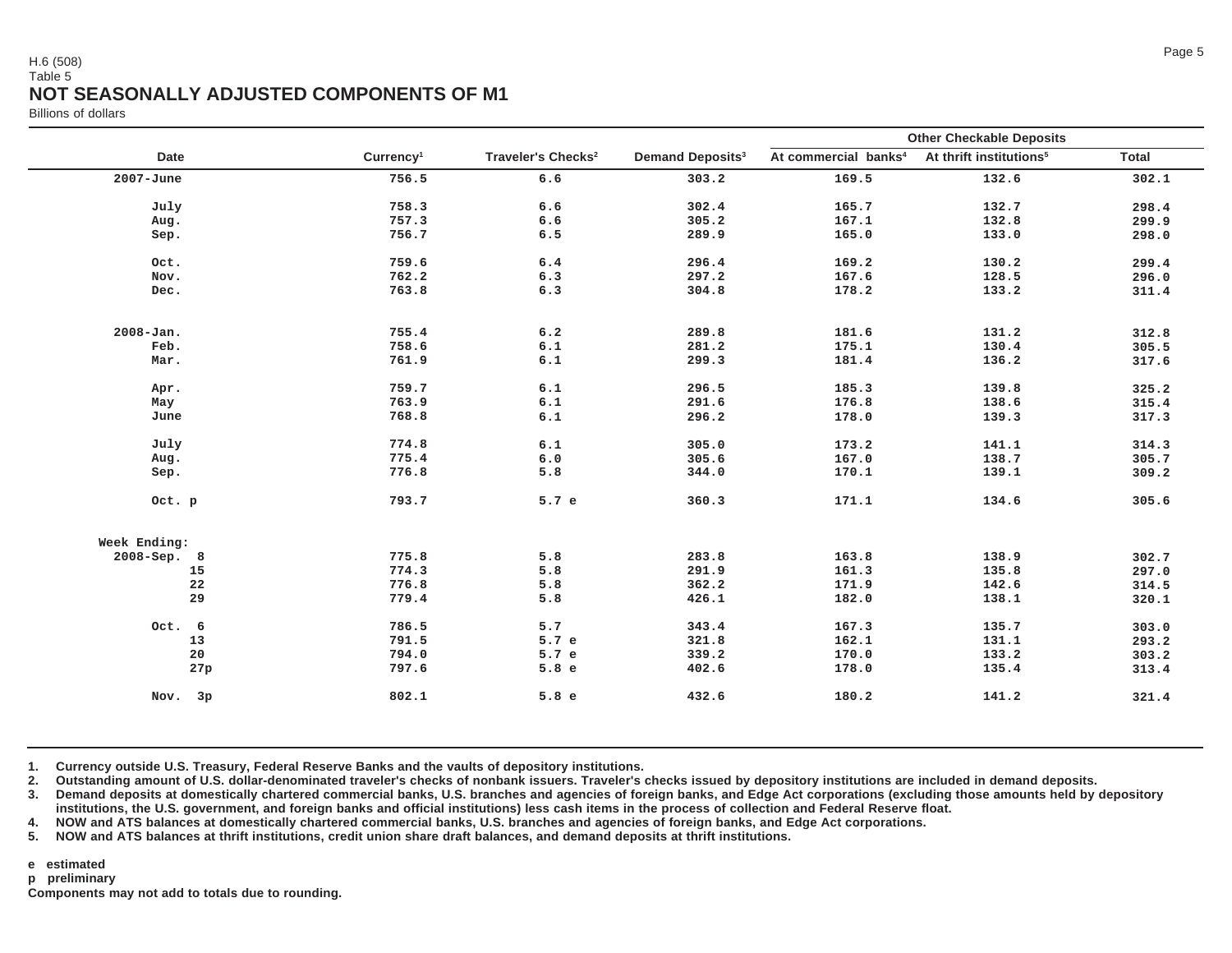### H.6 (508)Table 6**NOT SEASONALLY ADJUSTED COMPONENTS OF NON-M1 M2**

Billions of dollars

|              |                        | Savings deposits <sup>1</sup> |              |                        | Small-denomination time deposits <sup>2</sup> |        |                                           |                           | Memorandum:                                      |
|--------------|------------------------|-------------------------------|--------------|------------------------|-----------------------------------------------|--------|-------------------------------------------|---------------------------|--------------------------------------------------|
| <b>Date</b>  | At commercial<br>banks | At thrift<br>institutions     | <b>Total</b> | At commercial<br>banks | At thrift<br>institutions                     | Total  | <b>Retail</b><br>money funds <sup>3</sup> | <b>Total</b><br>Non-M1 M2 | <b>Institutional</b><br>money funds <sup>4</sup> |
| 2007-June    | 2956.8                 | 856.2                         | 3813.0       | 757.7                  | 429.8                                         | 1187.6 | 846.5                                     | 5847.0                    | 1492.3                                           |
| July         | 2962.4                 | 841.9                         | 3804.2       | 763.6                  | 425.9                                         | 1189.5 | 858.3                                     | 5852.0                    | 1524.3                                           |
| Aug.         | 2989.7                 | 838.1                         | 3827.8       | 767.4                  | 427.2                                         | 1194.6 | 885.5                                     | 5907.9                    | 1616.3                                           |
| Sep.         | 3010.5                 | 829.3                         | 3839.8       | 777.5                  | 431.0                                         | 1208.5 | 903.2                                     | 5951.5                    | 1717.2                                           |
| Oct.         | 2997.7                 | 826.9                         | 3824.6       | 806.4                  | 410.3                                         | 1216.6 | 911.4                                     | 5952.7                    | 1808.7                                           |
| Nov.         | 3030.4                 | 829.4                         | 3859.7       | 823.0                  | 396.7                                         | 1219.7 | 932.6                                     | 6012.0                    | 1881.5                                           |
| Dec.         | 3043.5                 | 827.9                         | 3871.5       | 823.0                  | 395.9                                         | 1218.9 | 965.6                                     | 6056.1                    | 1949.3                                           |
| 2008-Jan.    | 3022.2                 | 828.0                         | 3850.2       | 825.3                  | 400.5                                         | 1225.7 | 994.7                                     | 6070.6                    | 1994.9                                           |
| Feb.         | 3066.5                 | 835.7                         | 3902.2       | 826.9                  | 400.6                                         | 1227.4 | 1033.4                                    | 6163.0                    | 2113.6                                           |
| Mar.         | 3132.7                 | 858.4                         | 3991.1       | 820.6                  | 396.1                                         | 1216.7 | 1056.3                                    | 6264.1                    | 2166.8                                           |
| Apr.         | 3159.0                 | 869.3                         | 4028.3       | 816.2                  | 394.8                                         | 1211.0 | 1065.6                                    | 6304.8                    | 2182.6                                           |
| May          | 3128.4                 | 884.1                         | 4012.5       | 813.9                  | 390.0                                         | 1204.0 | 1030.1                                    | 6246.6                    | 2204.6                                           |
| June         | 3135.6                 | 900.7                         | 4036.3       | 815.5                  | 383.9                                         | 1199.3 | 1015.7                                    | 6251.4                    | 2228.3                                           |
| July         | 3125.4                 | 901.1                         | 4026.5       | 831.1                  | 378.0                                         | 1209.1 | 1021.1                                    | 6256.7                    | 2223.8                                           |
| Aug.         | 3121.6                 | 892.0                         | 4013.6       | 859.0                  | 377.8                                         | 1236.8 | 1023.6                                    | 6274.0                    | 2267.8                                           |
| Sep.         | 3163.4                 | 861.4                         | 4024.8       | 885.1                  | 373.6                                         | 1258.7 | 1023.7                                    | 6307.2                    | 2197.2                                           |
| Oct. p       | 3234.4                 | 781.4                         | 4015.8       | 979.1                  | 340.6                                         | 1319.7 | 1054.0                                    | 6389.5                    | 2161.5                                           |
| Week Ending: |                        |                               |              |                        |                                               |        |                                           |                           |                                                  |
| 2008-Sep. 8  | 3154.1                 | 893.7                         | 4047.9       | 869.5                  | 379.7                                         | 1249.2 | 1020.0                                    | 6317.1                    | 2292.6                                           |
| 15           | 3166.7                 | 886.9                         | 4053.6       | 868.0                  | 381.2                                         | 1249.2 | 1021.4                                    | 6324.2                    | 2286.8                                           |
| 22           | 3190.6                 | 865.5                         | 4056.1       | 877.0                  | 382.8                                         | 1259.8 | 1028.3                                    | 6344.2                    | 2111.7                                           |
| 29           | 3147.3                 | 807.9                         | 3955.2       | 919.4                  | 355.3                                         | 1274.6 | 1024.6                                    | 6254.5                    | 2099.8                                           |
| Oct. 6       | 3273.7                 | 786.0                         | 4059.7       | 958.2                  | 336.2                                         | 1294.4 | 1032.2                                    | 6386.3                    | 2098.5                                           |
| 13           | 3313.2                 | 786.6                         | 4099.7       | 972.4                  | 339.3                                         | 1311.7 | 1044.8                                    | 6456.2                    | 2138.7                                           |
| 20           | 3281.1                 | 785.6                         | 4066.8       | 981.9                  | 340.8                                         | 1322.7 | 1071.9                                    | 6461.4                    | 2172.2                                           |
| 27p          | 3132.4                 | 777.0                         | 3909.4       | 990.0                  | 342.7                                         | 1332.7 | 1066.2                                    | 6308.4                    | 2196.8                                           |
| 3p<br>Nov.   | 3154.0                 | 764.8                         | 3918.8       | 997.4                  | 345.4                                         | 1342.8 | 1049.8                                    | 6311.4                    | 2215.4                                           |

**1. Savings deposits include money market deposit accounts.**

**2. Small-denomination time deposits are those issued in amounts of less than \$100,000. All IRA and Keogh account balances at commercial banks and thrift institutions are subtracted fromsmall time deposits.**

**3. IRA and Keogh account balances at money market mutual funds are subtracted from retail money funds. 4. Institutional money funds are not part of non-M1 M2.**

#### **p preliminary**